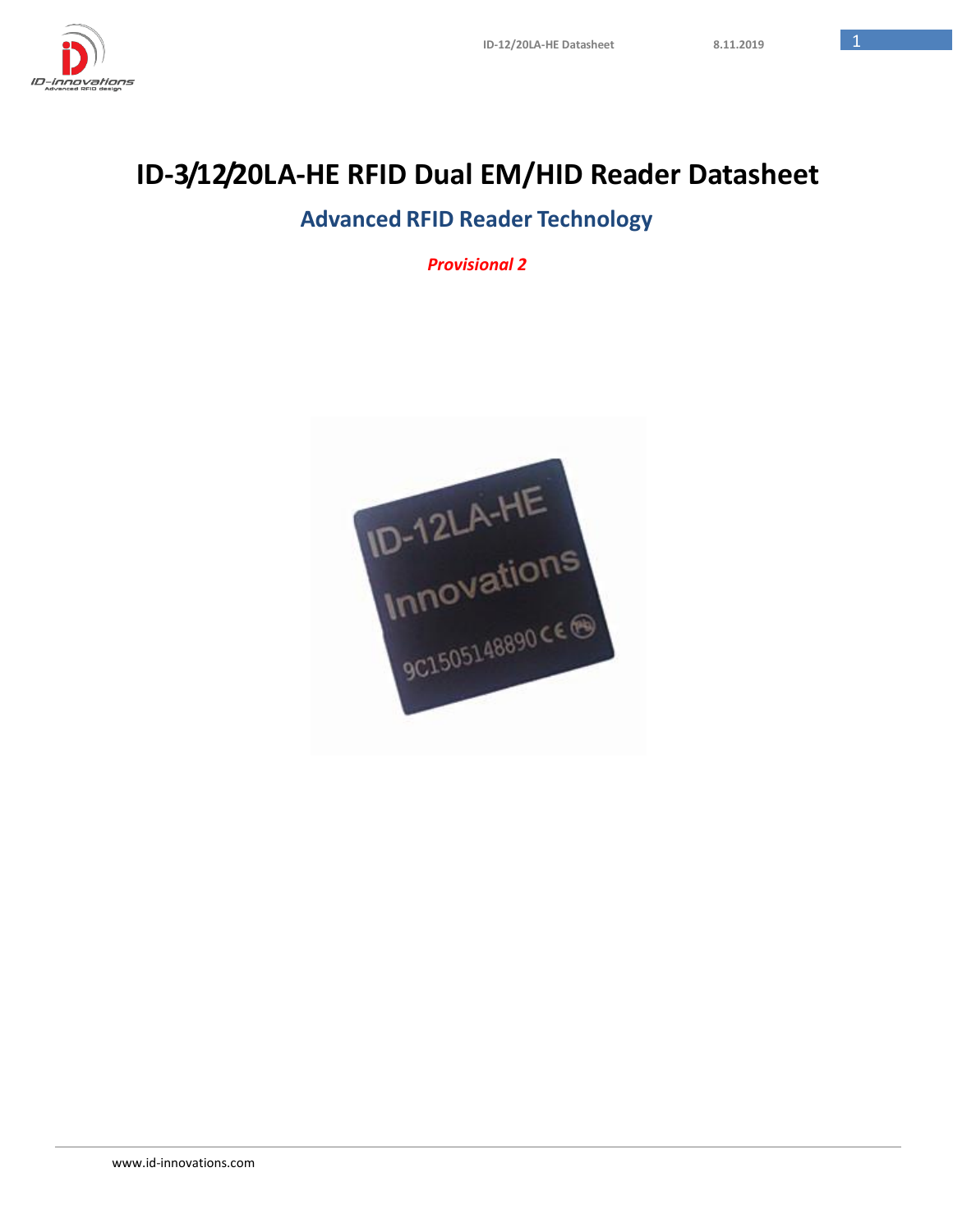ID-innovations

| <b>Section</b> | <b>Title</b>                                     | Page |
|----------------|--------------------------------------------------|------|
| $\mathbf 1$    | Overview                                         | 3    |
| $\overline{2}$ | Pin Out ID-3LA-HE, ID-12LA-HE and ID-20LA-HE     | 3    |
| 3              | Devices Operational and Physical Characteristics | 3    |
| 4              | EM4001and HID compatible Cards                   | 4    |
| 5              | <b>Output Data Formats</b>                       | 5    |
| 6              | <b>Function Description</b>                      | 6    |
| 7              | Pin Description & Output Data Formats            | 6    |
| 8              | <b>Absolute Maximum Ratings</b>                  | 7    |
| 9              | Circuit Diagram for ID-3LA-EM                    | 8    |
| 9              | Circuit Diagram for ID-12/20LA-EM                | 8    |
| 11             | Case Dimensions for ID-3/12/20LA-HE              | 9    |
| 12             | Connection direct to a computer                  | 10   |
| 12.1           | Connection to a Processor UART                   | 10   |
| 12.2           | Connecting a Read LED                            | 10   |
| 13             | <b>Useful Information</b>                        | 10   |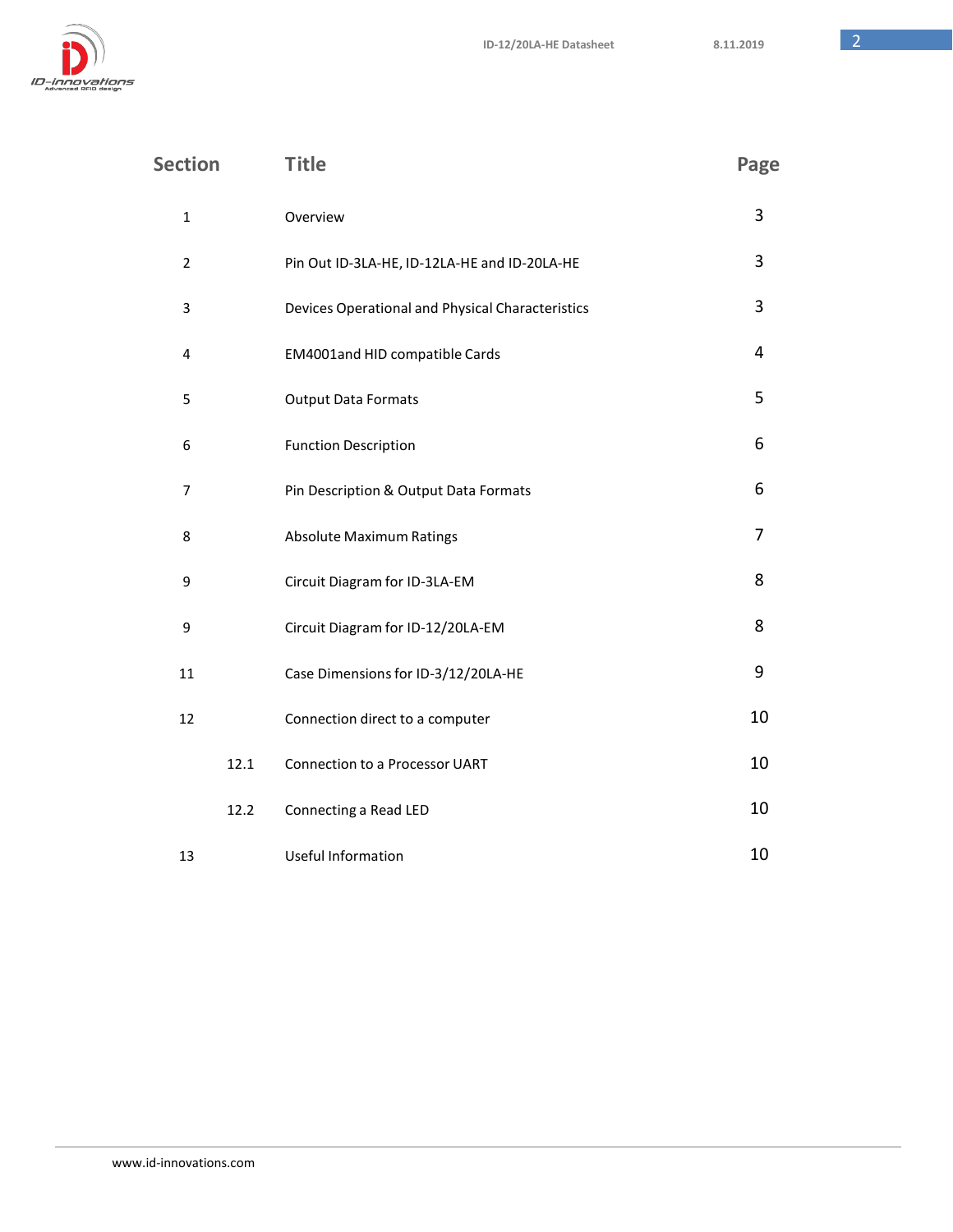

#### **1. Overview**

The ID-Innovations ID-3/12/20LA-HE series are low cost dual-system reader modules that set new standards with the ability to read HID (H10301) and EM4001 compatible cards. The ID-12HE measures just 26.5 x 25 x 6mm yet has an internal antenna and achieves a read range 9cm and 5cm with EM and HID cards respectively.

The ID-3/12/20LA-HE series provide an easy gateway to integrate these two popular system types. ID-3LA-EM modules support user external antennas. All ID-3/12/20LA-HE dual HID/EM modules are low power and low emission and ideal for fixed and portable applications.

## **2. Pin Out ID-3LA-HE, ID-12LA-HE and ID-20LA-HE**



| 1.  | GND                                  |
|-----|--------------------------------------|
| 2.  | RES (Reset Bar)                      |
| 3.  | Do not connect (Antenna ID-3LA only) |
| 4.  | Do not connect (Antenna ID-3LA only) |
| 5.  | No Function                          |
| 6.  | No Function                          |
| 7.  | +/- (Format Selector)                |
| 8.  | D1 (Data Pin 1)                      |
| 9.  | DO (Data Pin 0)                      |
| 10. | Read (LED / Beeper)                  |
| 11. | $+2.7 - 5V$                          |

**Bottom View** 

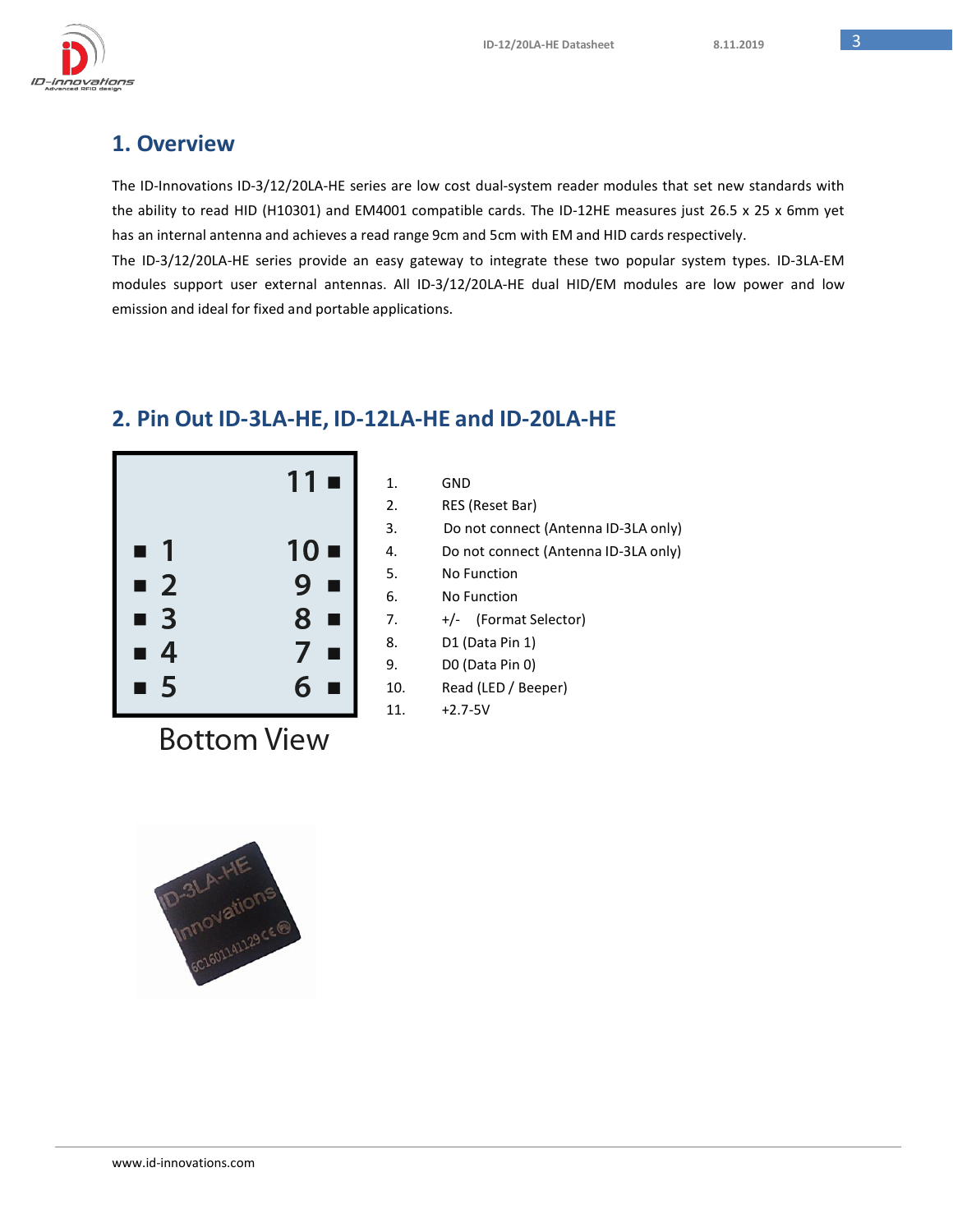# **3. Devices Operational and Physical Characteristics**

| Parameter                      | <b>Function</b>                                               |
|--------------------------------|---------------------------------------------------------------|
| Read Range ID-12HE             | EM ISO card 9cm; HID clamshell card 5cm.                      |
| Read Range ID-20LA-HE          | EM ISO card 15cm; HID clamshell card 5.5cm.                   |
| Frequency                      | 125 kHz.                                                      |
| <b>Card Formats</b>            | EM 4001 or compatible;<br>HID or compatible.                  |
| <b>Encoding and Modulation</b> | Manchester 64-bit modulus 64;<br>FSK 96bit.                   |
| Nominal Power Requirement      | 5 VDC @ 26mA (ID-12HE), 32mA (ID-20LA-HE)                     |
| Communication                  | 5v CMOS Pseudo RS232 ASCII - 9600 Baud, No Parity, 1 stop bit |
| <b>Voltage Supply Range</b>    | +2.7V through +5.4V                                           |

## **4. EM4001 and HID compatible cards**

The EM card has 64 bits of data. This is comprised of a 9 bit header, 10 horizontal parity bits, 4 vertical parity bits, an always zero bit and 40 data bits. The cards are normally sequential and sometimes the first byte denotes a manufacturer key. It uses Manchester code amplitude modulation and they have relatively long read range. The detection is simple and the readers are generally inexpensive.

Manchester encoded HID H10301 and compatible card have 96 b its $^1$  of data. This is comprised of an 8 bit header followed by 44 pairs of bits arranged as 01 or 10 pairs to form Manchester code where an 01 pair represents a '0' bit of actual data and the 10 pair represents a '1' of actual data. The cards normally have a sequential portion for the ID but can also have parts reserved for site/facility code. The data is often tailor-made for clients.

The cards use FSK modulation and have reasonable read range but do not obtain as long a read range as equivalent amplitude modulated cards. The reader requires special detection and amplifier staged tend to be complex and expensive.

Note $^{\rm 1}$  The ID-3/12/20LA-HE series only read H10301 and similar cards that have 44 user bits. They will not read HID Long version 125khz cards that have 84bits user bits.

#### More about HID compatible cards

The 44 bits of user data obtained from these tags are often arranged in groups. The most popular HID compatible card is the so-called Wiegand 26 card. In this, data bits 1 through 26 arranged in a Wiegand fashion as below. Once the ID-3/12/20LA-HE module reads a card it sends bit 1 thru bit 44, starting with bit 1. The figure below shows the Wiegand data arrangement. Not shown are bits 27 thru 44 which are typically used to denote Company, Card Format, Facility and Site codes. The Wiegand portion is usually sequential.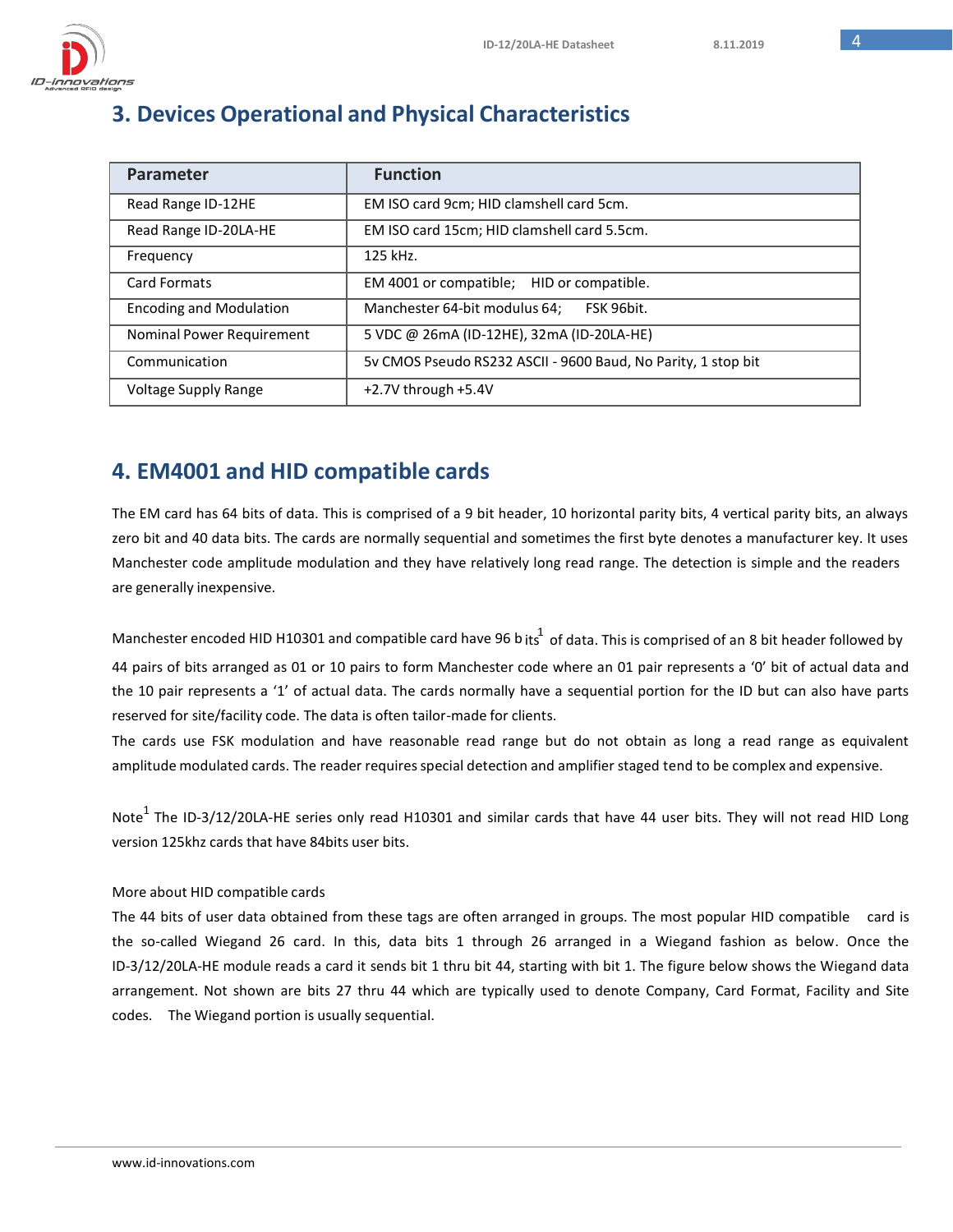



## **5. Output Data Formats**

The card output data is sent in two different formats. All EM4001 data is sent as 'Output Type 1'. HID card data is sent as 'Output Type 2'

#### **Output Type 1 - Data Structure for EM4001 compatible cards.**

| STX (02h) | ʻ1' (31h) | SPACE (20h) | DATA (10 ASCII)   CR   LF   ETX (03h) |  |  |  |
|-----------|-----------|-------------|---------------------------------------|--|--|--|
|-----------|-----------|-------------|---------------------------------------|--|--|--|

Output Type '1' denotes the data is from an EM4001 compatible card. The 5 hexadecimal bytes of data are sent as 10 serial ASCII characters preceded by STX, an ASCII '1' and ending with checksum, CR, LF and ETX

Example for EM card

Output Type 1 Card Hex Data = FE18FFA00C Complete ASCII String = 02 31 20 46 45 31 38 46 46 41 30 30 43 0D 0A 03 As seen on terminal 1 FE18FFA00C

#### **Output Type 2 – Data Structure for HID compatible cards**

| STX (02h) | ʻ2' (32h) | SPACE (20h) | DATA (24ASCII) |  |  | $CR$ LF $ETX (03h)$ |
|-----------|-----------|-------------|----------------|--|--|---------------------|
|-----------|-----------|-------------|----------------|--|--|---------------------|

Output Type '2' denotes the data is from an HID compatible card. There are 44 data bits of resolved data. This actually works out to 5bytes and 1nibble. Computers normally use bytes so for simplification the data is sent as 6bytes with the last 4bits always as zero.

Example for HID card

Output Type 2 Card Hex Data = 0200646688B. Sent as 00200646688B Complete ASCII String 02 32 20 30 30 32 30 30 36 34 36 36 38 38 42 0D 0A 03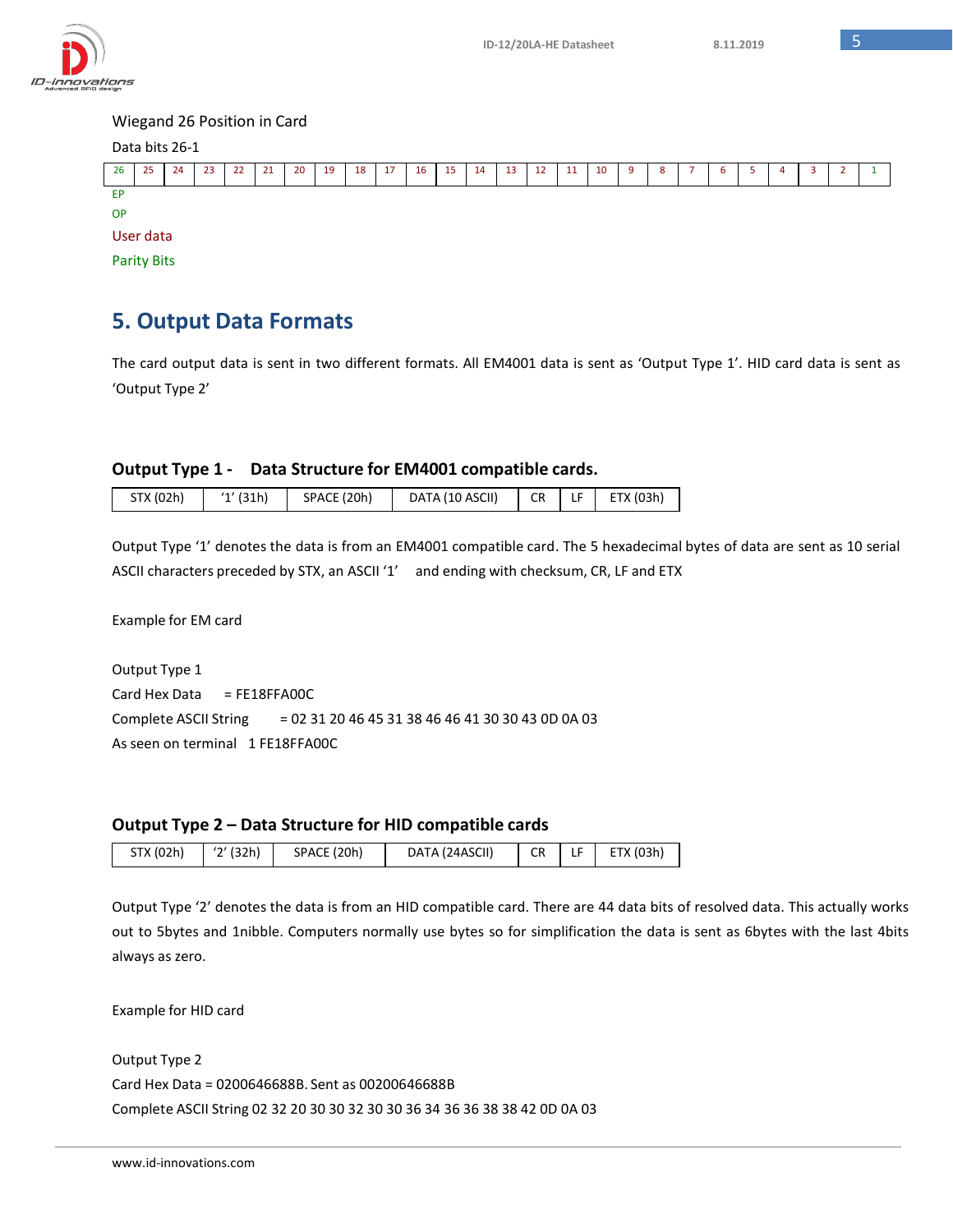

#### Example

The data on the HID chip inside the card is encoded in Hex format but the ID printed on an HID card will be shown in *Decimal* format. So an ID card printed with an ID of say 13896 will covert to 3648 in Hex. This in turn is equal to = 0011 0110 0100 1000 in bit format. This bit format will be found on the ID12-HE output data (shown in binary) as below.

-------------------- 0011011001001000- ID as shown on card ID xxxxxxxxxxxxxxxxxxxxxx000110110010010001 Data from ID12-HE shown as binary.

The other bits will detail the site code and so on depending on the customer. See appendix for more information.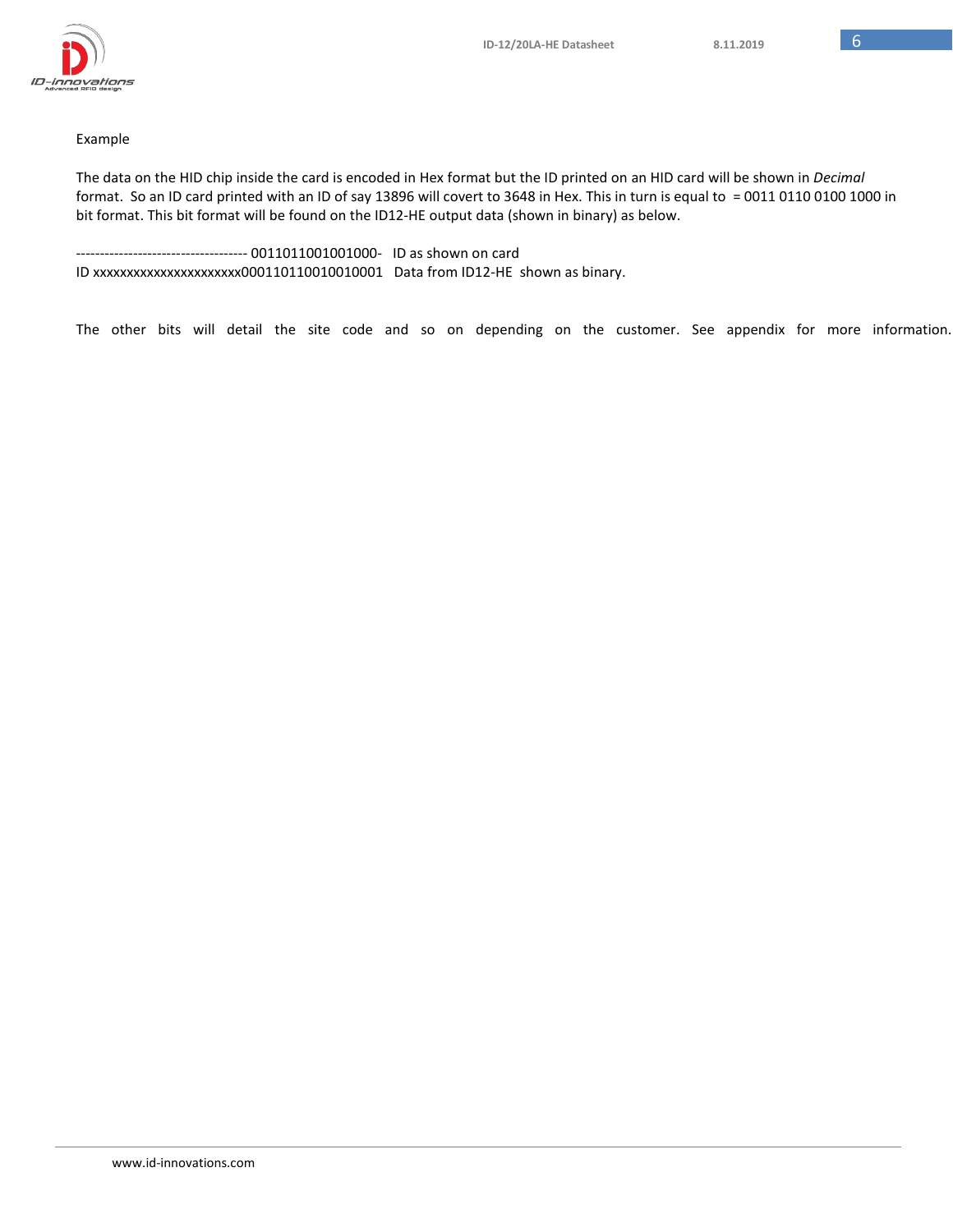

As seen on terminal 2 00200646688B

#### **6. Function Description**

The ID-Innovations ID-3/12/20LA-HE series dual reader modules have been designed to allow easy integration between two popular 125khz RFID systems, namely the EM4001 and the HID (H10301) compatible systems. Two modules in the series use small internal antennas and obtain excellent read ranges while the third requires an antenna only. For antenna construction please see application note. The ID-3/12/20LA-HE series are low emission, low power modules intended for use in fixed and portable applications.

The RF driver circuit is efficient and protected against instantaneous shorting although sustained short circuits for (several seconds) can damage the device through over dissipation. The modules do not time share the EM-HID functions and both FSK and AM functions are monitored constantly. When either type of card is placed in the field it will start reading immediately. To prevent problems from spurious reads caused by interference and noise, all card data is read several times and crosschecked before it is sent.

The reader sends 2 different output packages denoted by a '1' or a '2'. The first is used only for EM data. The EM card has 64 bits of which 9 are the header, 10 are horizontal parity checks, 4 are vertical parity checks, 1 bit is an always zero bit and 40 bits are the data. The data package is sent according to Output Format 1., See section (4) 'Output Data Formats" The HID card has 96 bits of which 8 bits are used for the header, and the 88 remaining bits are arranged in the card as 44 bit pairs, being either 01 or 10 to achieve Manchester encoding. The 01 pair is used to indicate a data 0 and a 10 pair is used to indicate a data 1. Thus the 88 card bits are actually resolved as 44 data bits. The package is sent according to Output Format 2.

In applications power consumption is critical the reset pin can be periodically grounded and this inhibits the RF and saves power.

The reader data outputs use 5volt CMOS and transmit serially using 9,6000 baud, no parity and one stop bit, (9600:N,8,1).

| Pin#             | <b>Description</b>    | <b>ASCII</b>        |
|------------------|-----------------------|---------------------|
| Pin 1            | Zero Volts            | GND 0V              |
| Pin 2            | Strap to +5V          | Reset Bar           |
| Pin <sub>3</sub> | <b>DNC</b>            | Antenna             |
| Pin 4            | <b>DNC</b>            | Antenna             |
| Pin 5            | <b>Card Present</b>   | No function         |
| Pin 6            | No Function           | No Function         |
| Pin 7            | Format Selector (+/-) | Strap to GND        |
| Pin <sub>8</sub> | Data 1                | <b>CMOS</b>         |
| Pin 9            | Data 0                | TTL Data (inverted) |
| Pin 10           | 3.1 kHz Logic         | Beeper / LED        |
| Pin 11           | DC Voltage Supply     | $+2.7$ to $+5V$     |

## **7. Pin Description & Output Data Formats**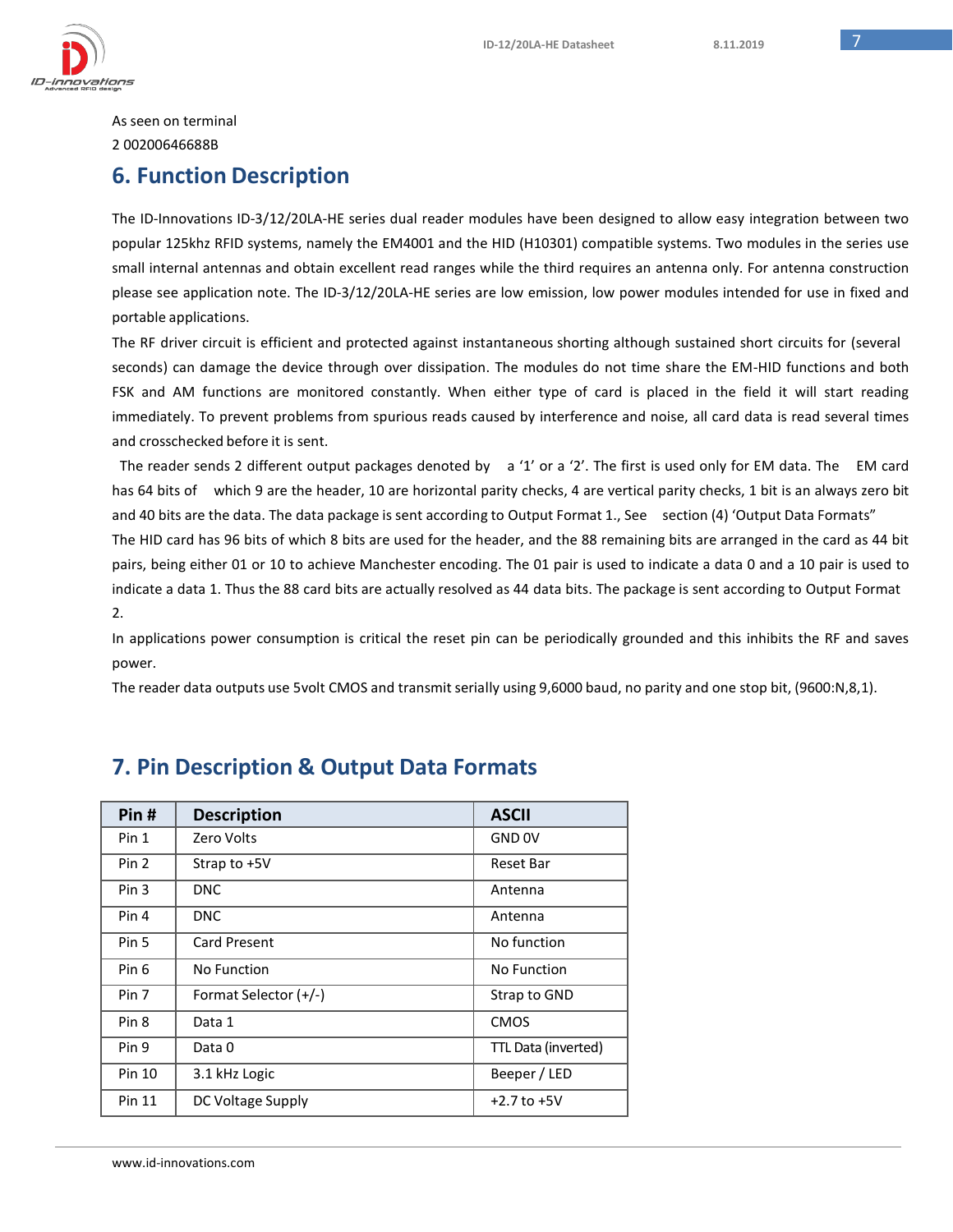

# **8. Absolute Maximum Ratings**

| Maximum voltage applied to Pin 2                                       | (Vcc)             | 5.7volt             |
|------------------------------------------------------------------------|-------------------|---------------------|
| Maximum voltage applied to Pin 2                                       | (Reset)           | $Vcc + 0.7v, -0.7v$ |
| Maximum current drawn from Pin 5                                       | (Card Present)    | $+/-$ 5mA           |
| Maximum current drawn from Pin 6                                       | (Tag in Range)    | $+/-$ 5mA           |
| Maximum Voltage at Pin 7                                               | (Format Selector) | $Vcc + 0.7v, -0.7v$ |
| Maximum current drawn from Pin 8                                       | (Data1)           | $+/-$ 5mA           |
| Maximum current drawn from Pin 9                                       | (Data0)           | $+/-$ 5mA           |
| Maximum current drawn from Pin 10                                      | (Beeper)          | $+/- 10mA$          |
| Additionally, Pins 5, 6, 7, 8, 9 & 10 may not have a voltage exceeding |                   | $Vcc + 0.7v, -0.7v$ |

These ratings are absolute maximums and operation at or near the maximums may cause stress and eventual damage or unpredictable behaviour.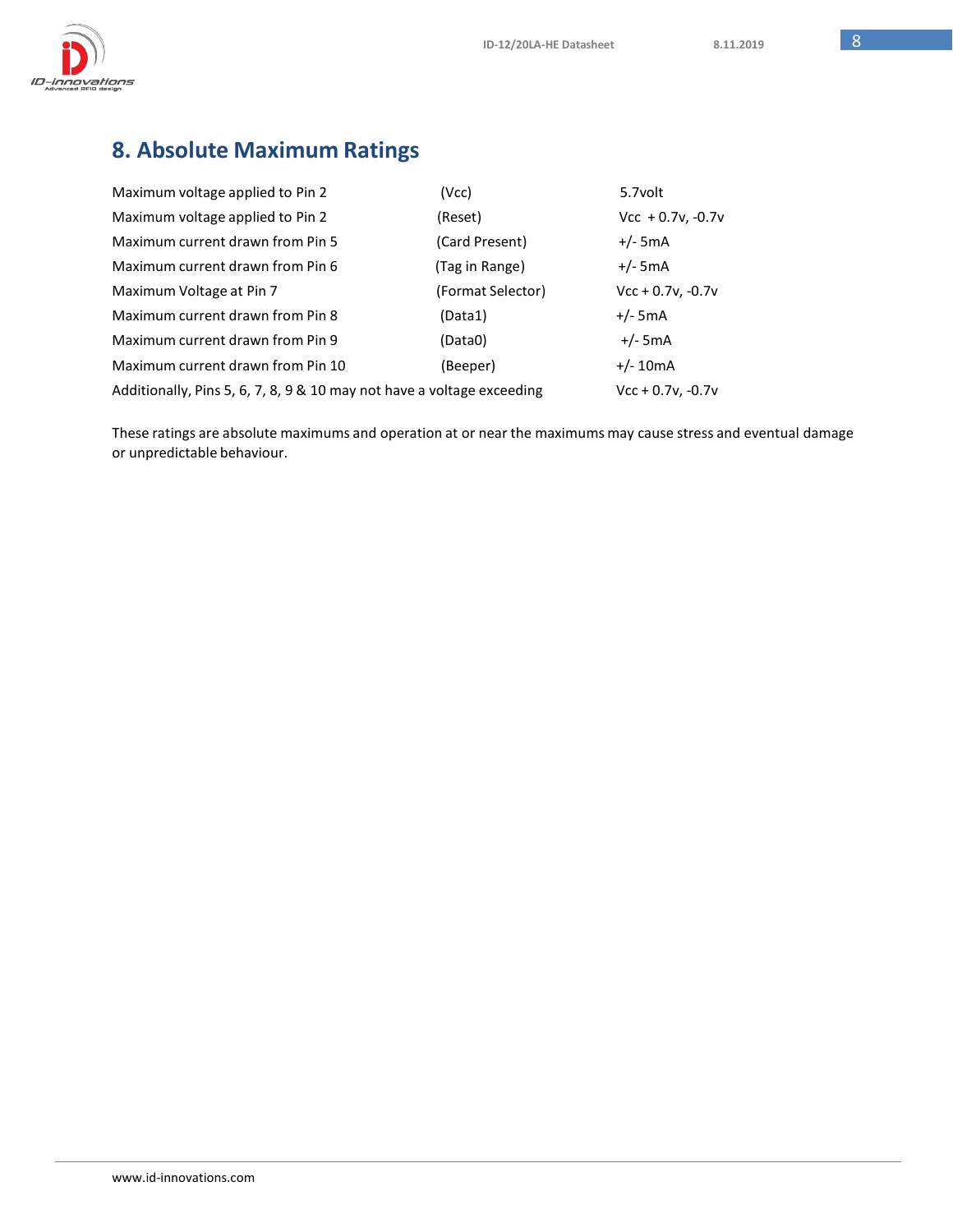

## **9. Circuit Diagram for ID-3LA-HE**



|                 | <b>Parts List</b>              |
|-----------------|--------------------------------|
| Part #          | Value                          |
| R1              | 100R                           |
| R <sub>2</sub>  | 4K7                            |
| R <sub>3</sub>  | 2K2                            |
| C1              | 10uF 25v electrolytic          |
| C <sub>2</sub>  | 1000uF 10v electrolytic        |
| C <sub>3</sub>  | Only used if L1 is not 1.07mH* |
| Q1              | BC457 or similar               |
| D1              | 1N4001                         |
| D <sub>2</sub>  | Red or Green LED               |
| $\overline{11}$ | 1.07mH                         |
| Beeper          | 3kHz 5v PKPK AC beeper         |

## **10. Circuit Diagram for ID-12/20LA-HE**



|                | <b>Parts List</b>       |
|----------------|-------------------------|
| Part           | Value                   |
| R1             | 100R                    |
| R2             | 4K7                     |
| R3             | 2K2                     |
| C <sub>1</sub> | 10uF 25v electrolytic   |
| C <sub>2</sub> | 1000uF 10v electrolytic |
| Q1             | BC457 or similar        |
| D1             | 1N4001                  |
| D2             | Red or Green LED        |
| Beeper         | 3kHz 5v PKPK AC beeper  |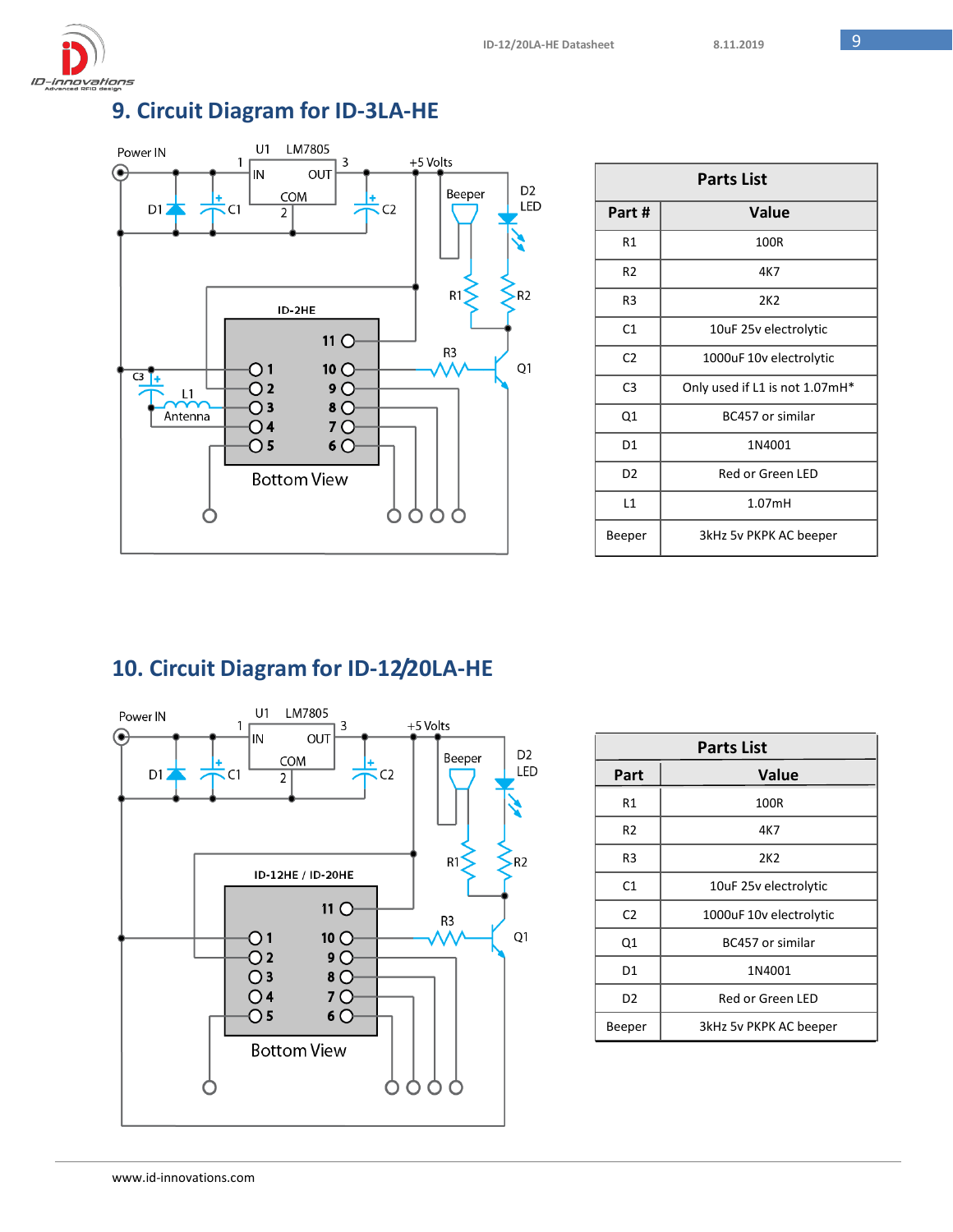# **11. Case Dimensionsfor ID-3/12/20LA-HE**



|   |            | <b>ID-3LA-HE</b> |            |            | ID-12LA-HE |            | ID-20LA-HE |      |            |  |  |  |  |  |  |
|---|------------|------------------|------------|------------|------------|------------|------------|------|------------|--|--|--|--|--|--|
|   | <b>Nom</b> | Min              | <b>Max</b> | <b>Nom</b> | <b>Min</b> | <b>Max</b> | <b>Nom</b> | Min  | <b>Max</b> |  |  |  |  |  |  |
| A | 12.0       | 11.6             | 12.4       | 12.0       | 11.6       | 12.4       | 12.0       | 11.6 | 12.4       |  |  |  |  |  |  |
| B | 8.0        | 7.6              | 8.4        | 8.0        | 7.6        | 8.4        | 8.0        | 7.6  | 8.4        |  |  |  |  |  |  |
| C | 15.0       | 14.6             | 15.4       | 15.0       | 14.6       | 15.4       | 15.0       | 14.6 | 15.4       |  |  |  |  |  |  |
| D | 20.5       | 20.0             | 21.5       | 25.3       | 24.9       | 25.9       | 40.3       | 40.0 | 41.0       |  |  |  |  |  |  |
| E | 18.5       | 18.0             | 19.2       | 20.3       | 19.8       | 20.9       | 27.8       | 27.5 | 28.5       |  |  |  |  |  |  |
| F | 14.0       | 13.0             | 14.8       | 16.3       | 15.8       | 16.9       | 22.2       | 21.9 | 23.1       |  |  |  |  |  |  |
| G | 22.0       | 21.6             | 22.4       | 26.4       | 26.1       | 27.1       | 38.5       | 38.2 | 39.2       |  |  |  |  |  |  |
| P | 2.0        | 1.8              | 2.2        | 2.0        | 1.8        | 2.2        | 2.0        | 1.8  | 2.2        |  |  |  |  |  |  |
| H | 5.92       | 5.85             | 6.6        | 6.0        | 5.8        | 6.6        | 6.8        | 6.7  | 7.0        |  |  |  |  |  |  |
| J | 9.85       | 9.0              | 10.5       | 9.9        | 9.40       | 10.5       | 9.85       | 9.4  | 10.6       |  |  |  |  |  |  |
| W | 0.66       | 0.62             | 0.67       | 0.66       | 0.62       | 0.67       | 0.66       | 0.62 | 0.67       |  |  |  |  |  |  |

**All Dimensionsin mm**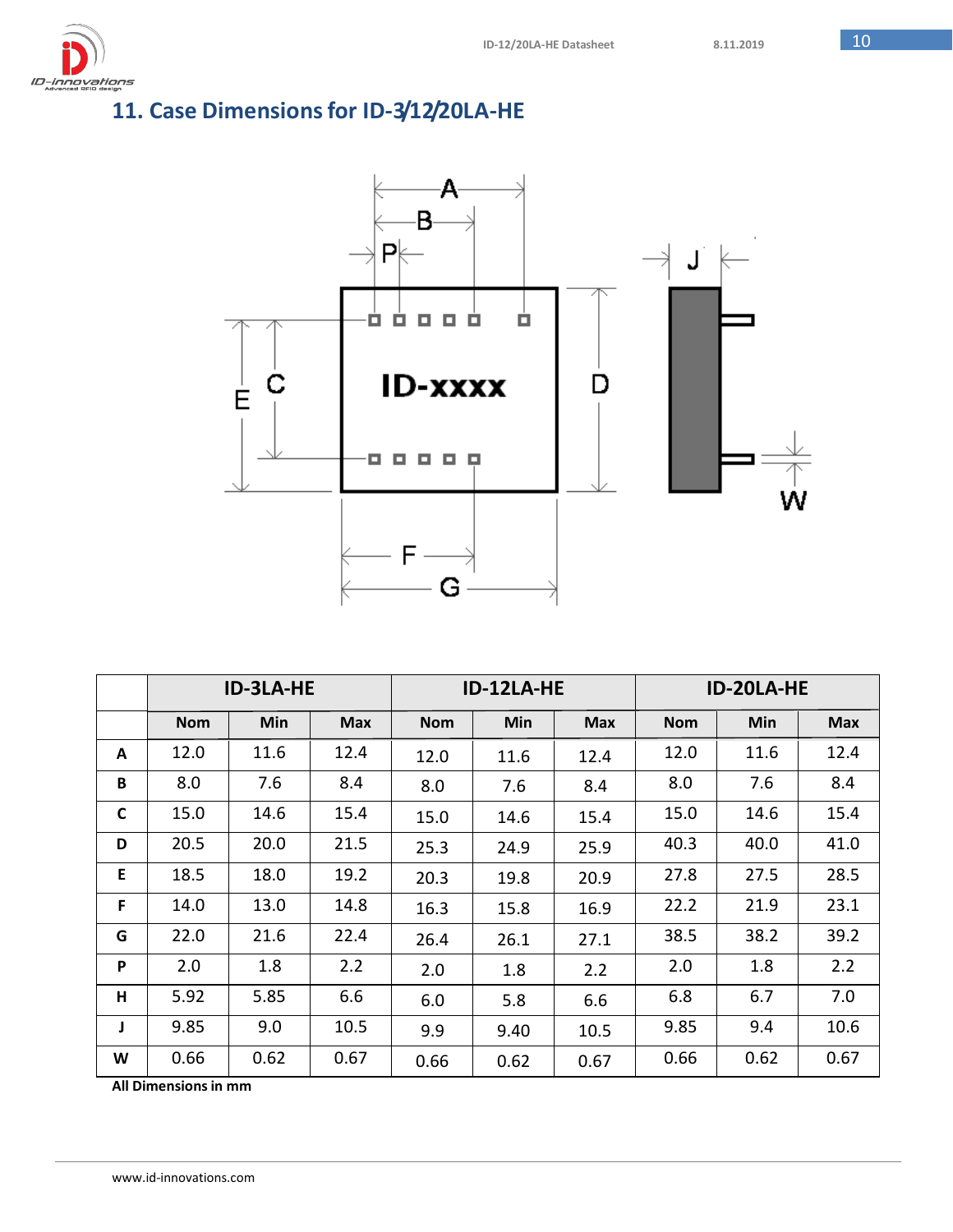

## **12. Connection direct to a computer**

Direct connection to a computer RS232 can be made by connecting Pin8 to a 1k series resistor and connecting the other end of the resistor to the computer RS232 input. The mode is called pseudo RS232. On a standard D9 socket, connect the output of the ID-3/12/20LA via the series 1k to pin 2 of the D-type. Connect the ground to Pin5 on the D-type. Leave the TX pin3 open. See "Useful Information" below for free terminal download information.

## **12.1 Connection to a Processor UART**

Direct connection can be made to a UART RX input from Pin9 of the ID-3/12/20LA module. There is no need for a 1k protection resistor, but a 1k resistor will make the circuit safer for testing and reduce EM noise.

## **12.2 Connecting a Read LED**

Sometimes the user may not want to drive a beeper but may still need to drive an LED. In this case a driver transistor may not be necessary because the Beeper Output Pin can supply 5mA continuously. Connect a 1k5 resistor to the Beeper Pin. This will limit the current. Connect the other end of the resistor to the LED anode and connect the cathode to ground.

## **13. Useful information**

For general testing we suggest the user downloads a terminal program free from the internet. Here is one particularly good one to consider:

<http://braypp.googlepages.com/terminal> - Truly an excellent piece of software, the best terminal we have ever seen. If you need to know what bits relate to HID formats see the appendix for some popular formats

If you have any technical queries please contact your local distributor, they have all the technical resources to help you and support you. Where no local distributor exists, our technical helpline may be contacted by writing to **[help@ID-Innovations.com](mailto:help@ID-Innovations.com)**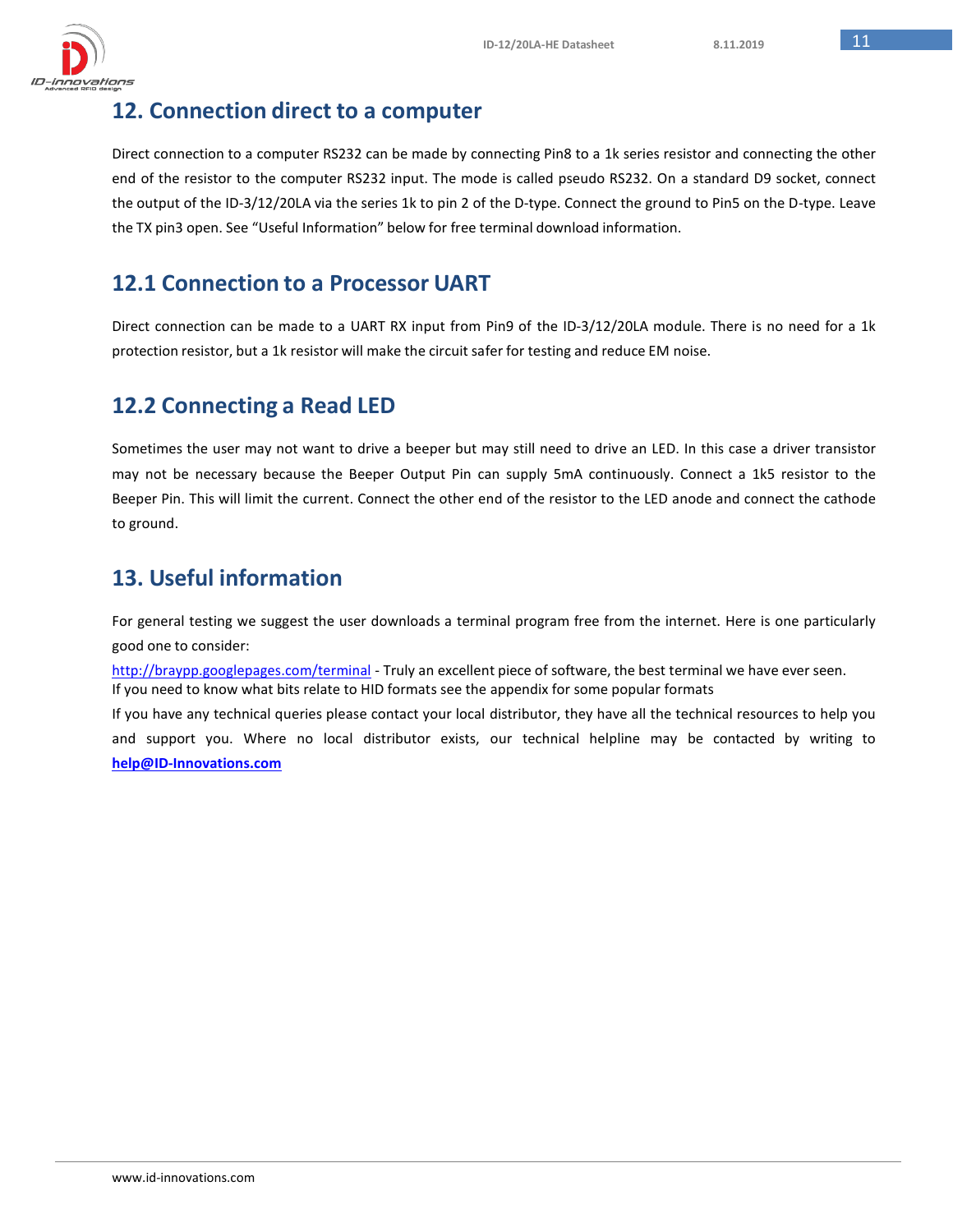

## Disclaimer

The information in this document is provided solely for the use of ID Innovations' products. There are no express or implied copyright licenses or intellectual property rights granted to design or fabricate any of ID Innovations' products based on the information provided in this document.

ID Innovations reserves the right to make changes to specifications and product descriptions at any time without notice.

The specifications provided in ID Innovations' datasheets can and do vary in different applications and actual performance may vary over time.

ID Innovations' products are not intended for and will not be used in life support systems, human implantation, nuclear facilities or systems or any other application where product failure could lead

to loss of life or catastrophic property damage.

ID Innovations makes no warranty, representation or guarantee regarding the suitability of its products for any purpose,

and it assumes no liability, whether claim, loss, damage or expense of any kind caused in whole or in part, directly or indirectly by the inadequacy of any products for any purpose, any infringement, deficiency or defect in any products whether or not covered by any manufacturer's warranty, the use or performance of any products, any interruption or loss of service, or any special, direct, indirect, incidental or consequential damage, including, without limitation, personal injury or loss of business or profit, or other damage, whether or not ID Innovations has been informed of the possibility or likelihood of such or any other damages, arising out of the application or use of any product and information provided.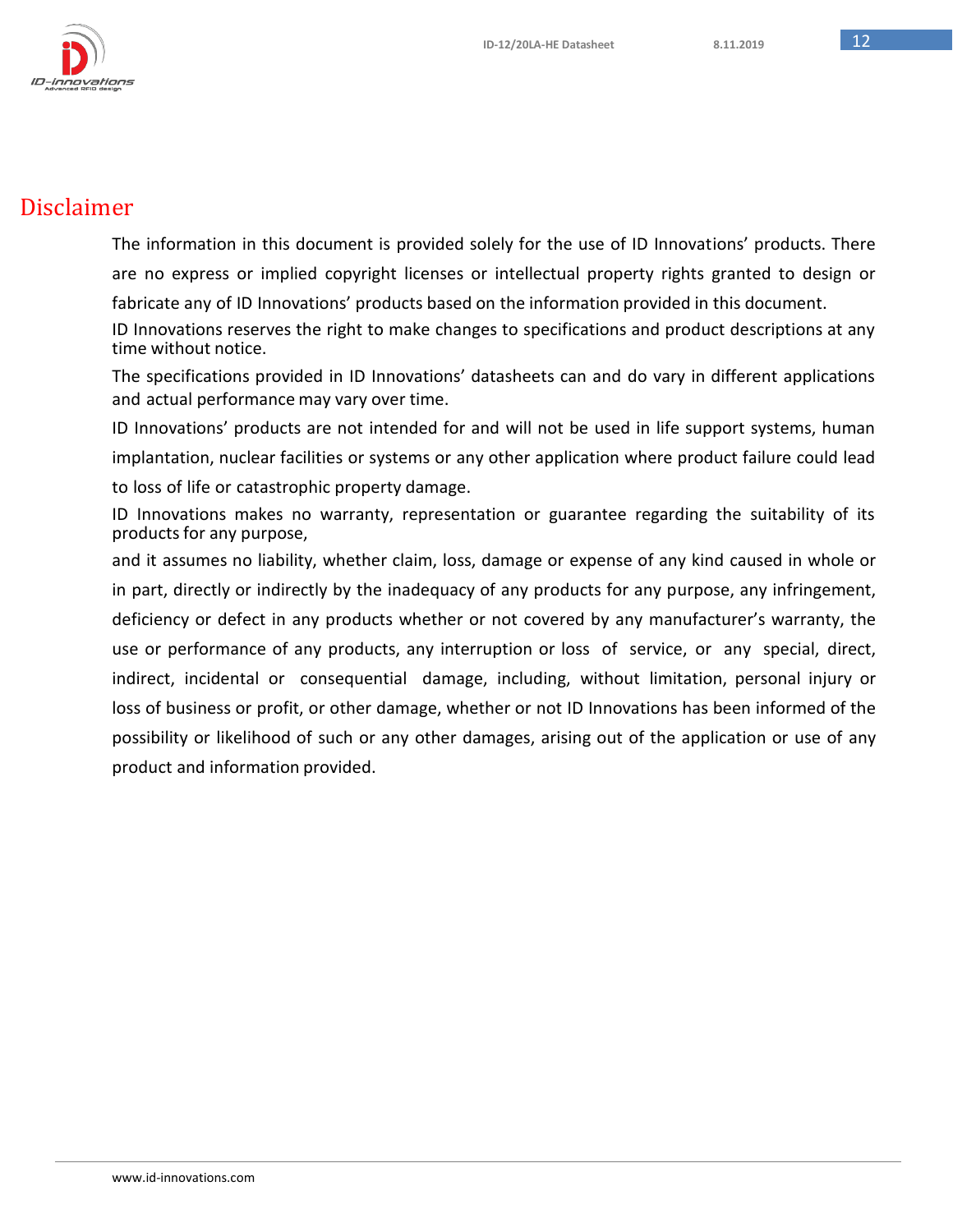

## Appendix

HID 32 Bit Hewlett Packard

| <b>Bits:</b>      |  |  |  |  |                            |  |  |  |  |  |  |  |  |  | 1 2 3 4 5 6 7 8 9 10 11 12 13 14 15 16 17 18 19 20 21 22 23 24 25 26 27 28 29 30 31 32 |  |
|-------------------|--|--|--|--|----------------------------|--|--|--|--|--|--|--|--|--|----------------------------------------------------------------------------------------|--|
| <b>Site code:</b> |  |  |  |  | 1 2 3 4 5 6 7 8 9 10 11 12 |  |  |  |  |  |  |  |  |  |                                                                                        |  |
| Card<br>number:   |  |  |  |  |                            |  |  |  |  |  |  |  |  |  | 1 2 3 4 5 6 7 8 9 10 11 12 24 25 26 27 28 29                                           |  |

HID 33 Bit (D10202)

| <b>Bits:</b>           |  |  |  | 1 2 3 4 5 6 7 8 9 10 11 12 13 14 15 16 17 18 19 20 21 22 23 24 25 26 27 28 29 30 31 32 33 |  |  |  |                                                                |  |  |  |  |  |  |  |                                                                            |  |  |
|------------------------|--|--|--|-------------------------------------------------------------------------------------------|--|--|--|----------------------------------------------------------------|--|--|--|--|--|--|--|----------------------------------------------------------------------------|--|--|
| Site code:             |  |  |  | $1$ 2 3 4 5 6 7                                                                           |  |  |  |                                                                |  |  |  |  |  |  |  |                                                                            |  |  |
| <b>Card</b><br>number: |  |  |  |                                                                                           |  |  |  | 1 2 3 4 5 6 7 8 9 10 11 12 13 14 15 16 17 18 19 20 21 22 23 24 |  |  |  |  |  |  |  |                                                                            |  |  |
| Even<br><b>Parity:</b> |  |  |  | $*$ 1 2 3 4 5 6 7 8 9 10 11 12 13 14 15 16                                                |  |  |  |                                                                |  |  |  |  |  |  |  |                                                                            |  |  |
| <b>Odd Parity:</b>     |  |  |  |                                                                                           |  |  |  |                                                                |  |  |  |  |  |  |  | $1$   2   3   4   5   6   7   8   9   10   11   12   13   14   15   16 $*$ |  |  |

HID Standard 34 Bit (H10306)

| <b>HID Standard 34bit -</b><br>(H10306). Bits: |  |  |  |  |  |                                                                        |  |  |  |  |  |  |  |  |  |  |  | 1 2 3 4 5 6 7 8 9 10 11 12 13 14 15 16 17 18 19 20 21 22 23 24 25 26 27 28 29 30 31 32 33 34 |  |
|------------------------------------------------|--|--|--|--|--|------------------------------------------------------------------------|--|--|--|--|--|--|--|--|--|--|--|----------------------------------------------------------------------------------------------|--|
| Site code:                                     |  |  |  |  |  | $1 \ 2 \ 3 \ 4 \ 5 \ 6 \ 7 \ 8 \ 9 \ 10 \ 11 \ 12 \ 13 \ 14 \ 15 \ 16$ |  |  |  |  |  |  |  |  |  |  |  |                                                                                              |  |
| Card number:                                   |  |  |  |  |  |                                                                        |  |  |  |  |  |  |  |  |  |  |  | $1 \ 2 \ 3 \ 4 \ 5 \ 6 \ 7 \ 8 \ 9 \ 10 \ 11 \ 12 \ 13 \ 14 \ 15 \ 16$                       |  |
| <b>Even Parity:</b>                            |  |  |  |  |  | $*$ 1 2 3 4 5 6 7 8 9 10 11 12 13 14 15 16                             |  |  |  |  |  |  |  |  |  |  |  |                                                                                              |  |
| <b>Odd Parity:</b>                             |  |  |  |  |  |                                                                        |  |  |  |  |  |  |  |  |  |  |  | $1\, \,2\, \,3\, \,4\, \,5\, \,6\, \,7\, \,8\, \,9\, 10\, 11\, 12\, 13\, 14\, 15\, 16\,*\, $ |  |

HID 34 Bit (N1002)

**Bits:** 1 2 3 4 5 6 7 8 9 10 11 12 13 14 15 16 17 18 19 20 21 22 23 24 25 26 27 28 29 30 31 32 33 34

[www.id-innovations.com](http://www.id-innovations.com/)